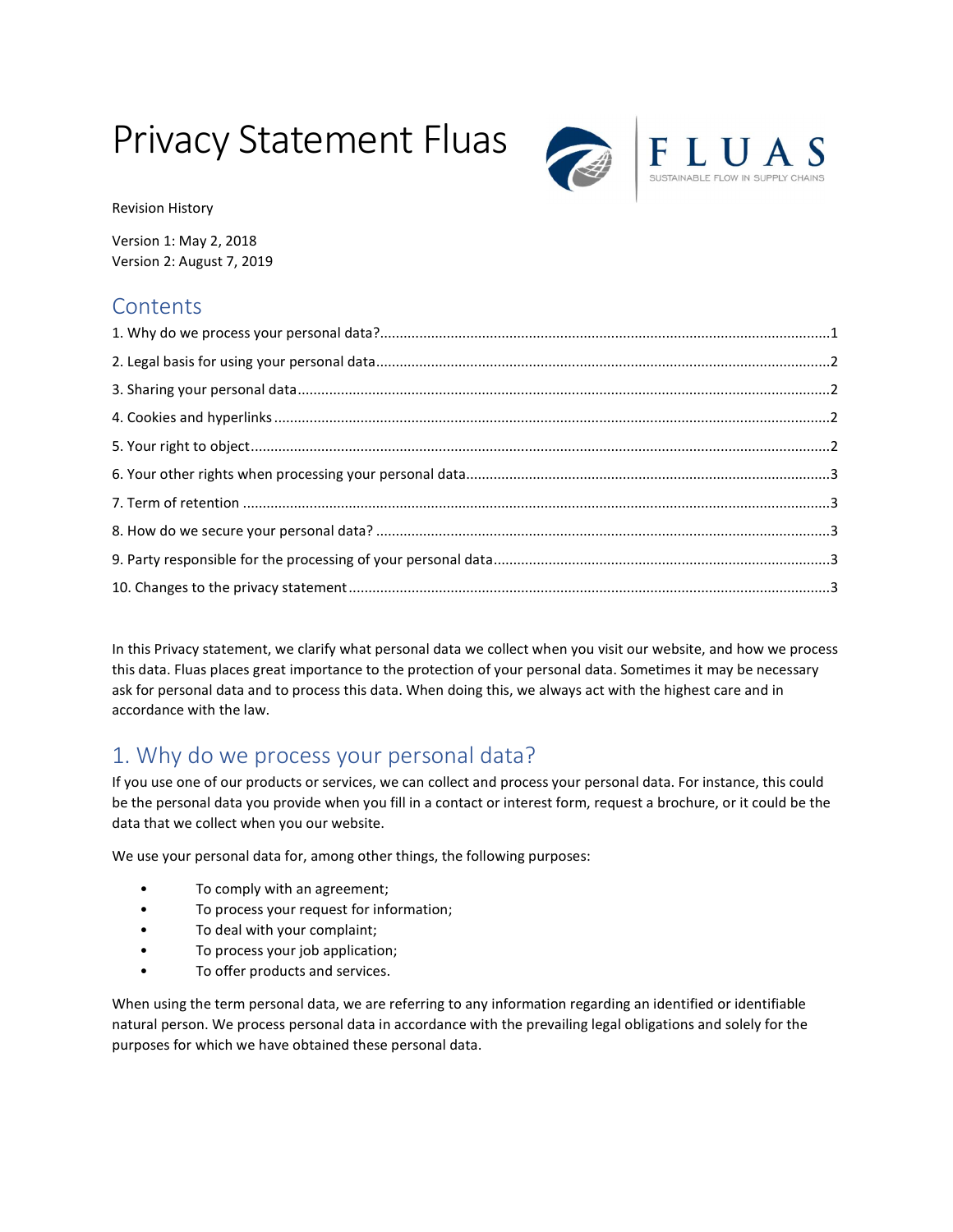

# 2. Legal basis for using your personal data

We only process your personal data if you have given permission for the same purpose as when you provided your personal data, if we have a legitimate interest or if we are required to meet a legal obligation. You may withdraw your permission at any time. We will then no longer process your personal data, unless there are legal grounds we must comply with.

#### 3. Sharing your personal data

We only share your personal data with 3rd parties if:

- You have given us your permission;
- We are obliged to do so in pursuance of the law, a judicial order or the order of an authorized regulatory body;
- We or a 3rd party have a legitimate interest that justifies the sharing of your personal data.

For instance, we may share your personal data with 3rd parties if this is necessary to execute an agreement between you and Fluas. If we provide 3rd parties with access to your personal data, we do this only if we are certain that this 3rd party will use your personal data such as is related to the purpose for which we obtained your personal data, and only in accordance with legal requirements. We close a processing agreement with 3rd parties that process your personal data, as to ensure that the security of your personal data meets all legal requirements. Fluas remains responsible for this processing.

In some cases, we are obliged by law to pass on personal data to 3rd parties, such as the police. We may also be subject to a legal obligation to pass on personal data if this is necessary in the interest of state security, the prevention or detection of criminal acts or if the interests of other people are at stake. In all other cases, we may only provide 3rd parties with your personal data if you have given express permission for same.

## 4. Cookies and hyperlinks

We make use of functional, analytical and tracking cookies. A cookie is a small text file that is saved in the browser of your computer, tablet or smartphone on your first visit to our website. We use cookies with a purely technical functionality. These ensure that our website functions properly and for instance that it remembers your preferences. We also use these cookies to ensure that our website functions effectively to enable us to optimize our website. In addition to this, we place cookies that log your surfing behavior, so we can offer you tailor-made content and advertisements. We inform you about these cookies at your first visit to one of our websites.

You can decline cookies by setting up your browser in such a way that it no longer saves cookies. In addition, you can remove all previously saved cookies via the settings in your browser.

## 5. Your right to object

You can object to the use of your personal data, for instance if you believe that use of your personal data is not necessary for the execution of our activities or to meet a legal obligation. You may object by sending a letter clearly stating what you are objecting to, complete with your name, address, telephone number and a copy of a valid proof of identity to info@fluas.com, addressed for the attention of the Privacy Officer. Please do not forget to obscure your BSN on the copy of your ID document before you send this. We will make sure you receive a reply within four weeks. In the case of complex requests, this term may be extended by a second term of four weeks.